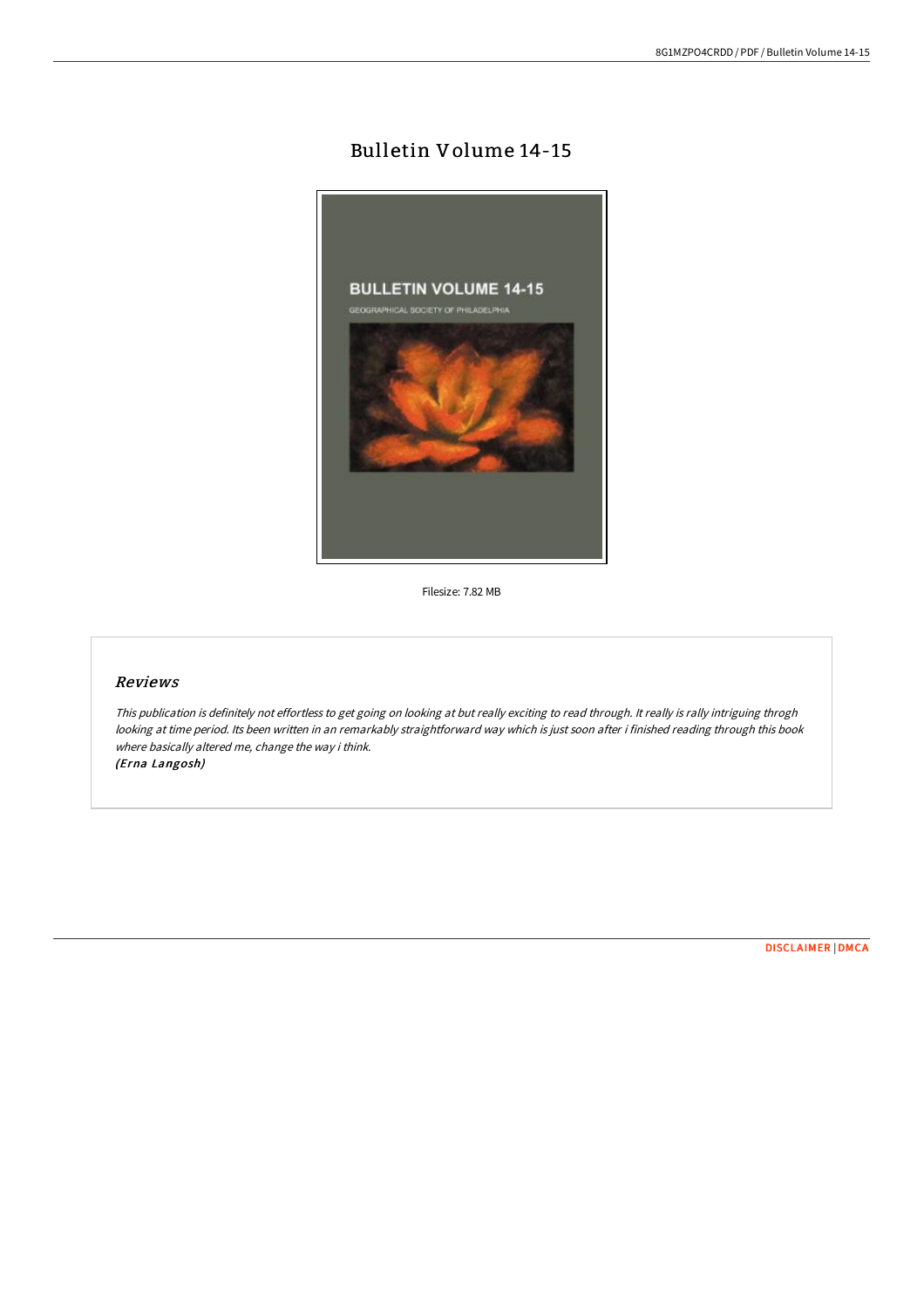### BULLETIN VOLUME 14-15



**DOWNLOAD PDF** 

Rarebooksclub.com, United States, 2012. Paperback. Book Condition: New. 246 x 189 mm. Language: English . Brand New Book \*\*\*\*\* Print on Demand \*\*\*\*\*.This historic book may have numerous typos and missing text. Purchasers can download a free scanned copy of the original book (without typos) from the publisher. Not indexed. Not illustrated. 1916 Excerpt: .the farmer and farm labor. (5) Crop yields and their significance. 2. Acreages and Farm Products. (1) The acreages. (2) The crops. (3) The live-stock. 3. The Population. (1) The distribution of population. (2) The rural population. (3) The distribution of cities and manufactured products. (4) The general effects on the people. 4. General conclusions. I. The Phys1cal Cond1t1ons. Introduction.--Early in the study of the glacial limits in Ohio important differences were recognized between the drift-covered and the driftless areas of the state. At that time Wright2 empha 1 Originally written under the direction of Professor Barrows, of the University of Chicago, to whom the author is much indebted for helpful criticism. 2 Geol. of Ohio, Vol. V, p. 767. sized the influences of glaciation on the character of the soil, on the contour of the country, and on the minor lines of drainage, concluding that the ice-sheet pretty much made the most fertile portions of the state. Little or no work has been done since in Ohio to test such a broad generalization. Indeed, the literature bearing on the general subject is surprisingly meager, and with a few notable exceptions3 deals only in broad generalizations. The definite determination of the influences of glaciation is not an easy problem, for it is difficult, in some cases perhaps impossible, to know what conditions would exist had glaciation not occurred.4 An approximation to the truth, however, is a comparison of areas, alike or nearly alike, in essential features,...

 $_{\mathrm{PDF}}$ Read [Bulletin](http://albedo.media/bulletin-volume-14-15-paperback.html) Volume 14-15 Online

 $\frac{1}{100}$ [Download](http://albedo.media/bulletin-volume-14-15-paperback.html) PDF Bulletin Volume 14-15